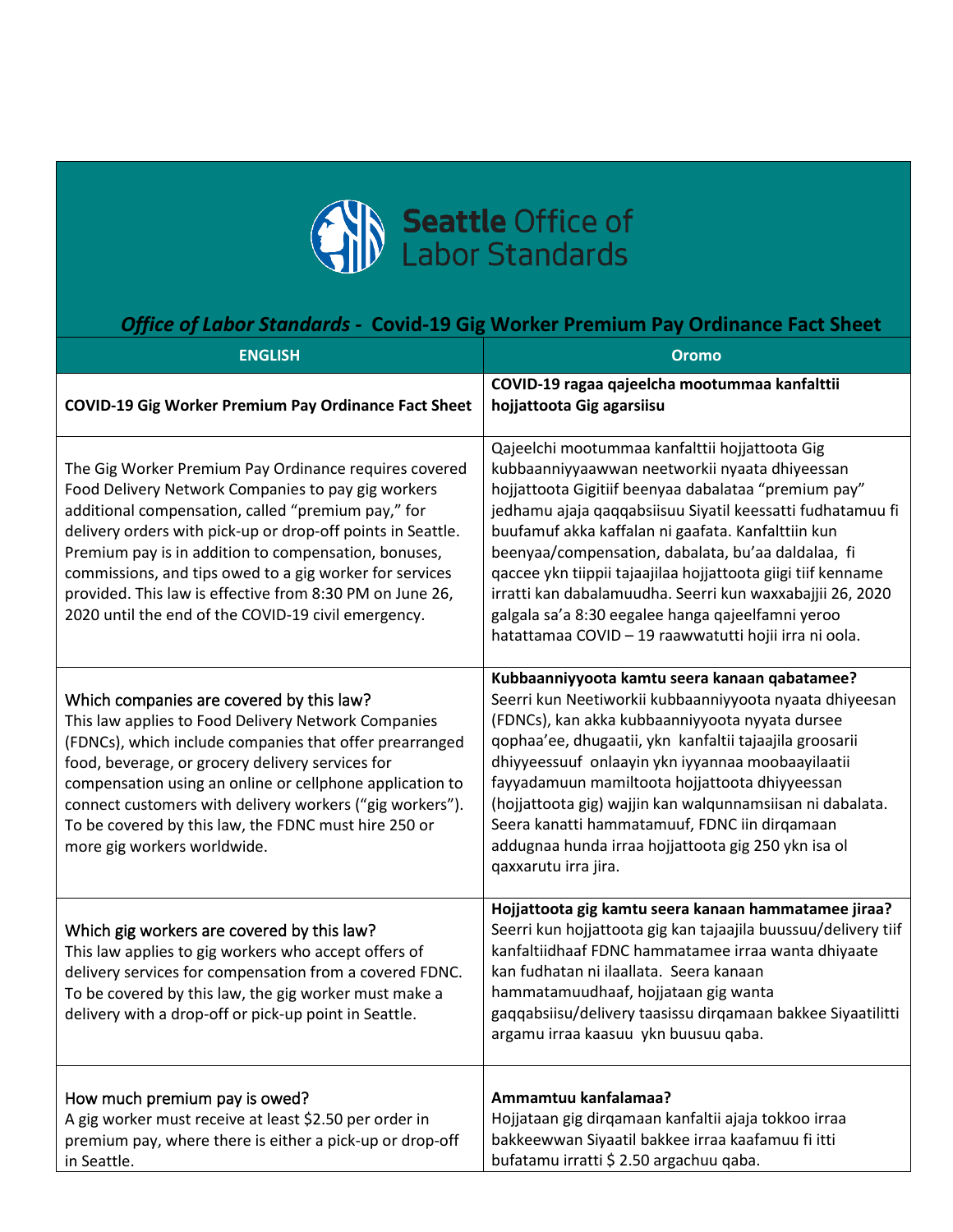| A worker is also owed the following additional amounts if<br>applicable to that same online order:<br>\$1.25 for each additional pick-up point in Seattle<br>\$1.25 for each additional drop-off point in Seattle                                                                                                                                                                                                                                                                                                           | Dabalataanis hojjataan ajaja onlaayniitti taasifamuuf kan<br>ilaallatu yoo ta'e kanfaltiiwwan armaan gadii argachuu ni<br>danda'a.<br>Siyaatil keessatti yeroo dabalataan kaasuuf \$1.25<br>٠<br>Siyaatil keessatti yeroo dabalataan buusuuf \$1.25                                                                                                                                                                                                                                                                                                                                                                                                                                                                  |
|-----------------------------------------------------------------------------------------------------------------------------------------------------------------------------------------------------------------------------------------------------------------------------------------------------------------------------------------------------------------------------------------------------------------------------------------------------------------------------------------------------------------------------|----------------------------------------------------------------------------------------------------------------------------------------------------------------------------------------------------------------------------------------------------------------------------------------------------------------------------------------------------------------------------------------------------------------------------------------------------------------------------------------------------------------------------------------------------------------------------------------------------------------------------------------------------------------------------------------------------------------------|
| Food Delivery Network Companies must:<br>Pay premium pay at the same time compensation is<br>provided for the rest of the online order<br>Identify which orders qualified for premium pay<br>Separately itemize premium pay from other<br>compensation<br>Provide workers with individual, written notice of the<br>٠<br>rights granted by this law, including the right to be free<br>from retaliation. Notice must be made by phone<br>application or online web portal, in English and the<br>worker's primary language. | Neetwoorkiin kubbaaniyyoota nyaata dhiyeessanii<br>dirqamaan:<br>kanfaltii isaan irraa eegamu yeroodhuma ajajjiin<br>onlaayinii taasifamee gatiin hundaafuu dhiyaatu aluma<br>tokko kanfaluu qabu.<br>Ajajjiin kamtu kanfaltiif ga'aa akka ta'e addaan baasuu.<br>٠<br>kanfaltii dursaan irraa eegamu qophaatti<br>maalimeessuun kanfaltii biraa wajjin addaan baasuu.<br>Hojjattootaf haala seera kana irratti ibsameen mirga<br>dhuunfaadhaan kennameef barreefamaan beeksisuu; kunis<br>mirga haaloo ba'uu irraa bilisa ta'uu ni dabalata. Beeksifni<br>kun dirqamaan iyyannaa bilbilaatiin ykn onlaaynii toora<br>intarneetaatiin afaan Ingiliffaatii fi affaan duraa kan<br>hojjatichi haasa'uun kennamuu qaba. |
| <b>Consumer &amp; Gig Worker Protections</b><br>Companies are prohibited from taking these actions, if they<br>are taken as a result of this law going into effect:<br>Reducing or modifying service areas in Seattle<br>٠<br>Reducing a worker's compensation<br>Limiting a worker's earning capacity<br>٠<br>Adding customer charges to grocery orders                                                                                                                                                                    | Hayyisa maamilaa fi hojjattoota Gig<br>Seerri kun akka hojii irra ooluu yoo barbaadan,<br>Kubbaaniyyoonni wantoolii armaan gaditti caqasaman<br>raawwachuu irraa of eeguu qabu.<br>Siiyaatil keessatti naannowwan tajaajilaa hir'isuu ykn<br>٠<br>fooyessuu.<br>Rkanfaltii hojjataa hir'isuu<br>٠<br>Dandeettii qarshii argachuu hojjatootaa irratti daangaa<br>taasisuu.<br>kanfaltii maamiltootaa ajaja groosarii irratti dabaluu.                                                                                                                                                                                                                                                                                 |
| SEATTLE OFFICE OF LABOR STANDARDS                                                                                                                                                                                                                                                                                                                                                                                                                                                                                           | SIYAATILITTI WAAJJIRA DURTII HOJII                                                                                                                                                                                                                                                                                                                                                                                                                                                                                                                                                                                                                                                                                   |
| Our mission is to advance labor standards through<br>thoughtful community and business engagement, strategic<br>enforcement, and innovative policy development, with a<br>commitment to race and social justice.                                                                                                                                                                                                                                                                                                            | Ergamni keenya karaa hirmaannaa hawaasaatiif<br>daldalaatiin, tarsiimoo humnaan dhibee tiif argannoo<br>immaammata guddinaatiin sanyyii fi hawaasummaa<br>haqaatiif kutannaadhaan durtii hojii ol'aansuudhaa.                                                                                                                                                                                                                                                                                                                                                                                                                                                                                                        |
| <b>Our Services</b><br>Investigation of complaints<br>Outreach to workers<br>Technical assistance for business<br>Resources and referrals                                                                                                                                                                                                                                                                                                                                                                                   | Tajaajiloonni keenya<br>Himannaa qorachuu<br>Hojjattoota qaqqabsiisuu<br>Daldalaaf gargaarsa teeknikaa taasisuu<br>Qabeenyaa fi akeeka                                                                                                                                                                                                                                                                                                                                                                                                                                                                                                                                                                               |